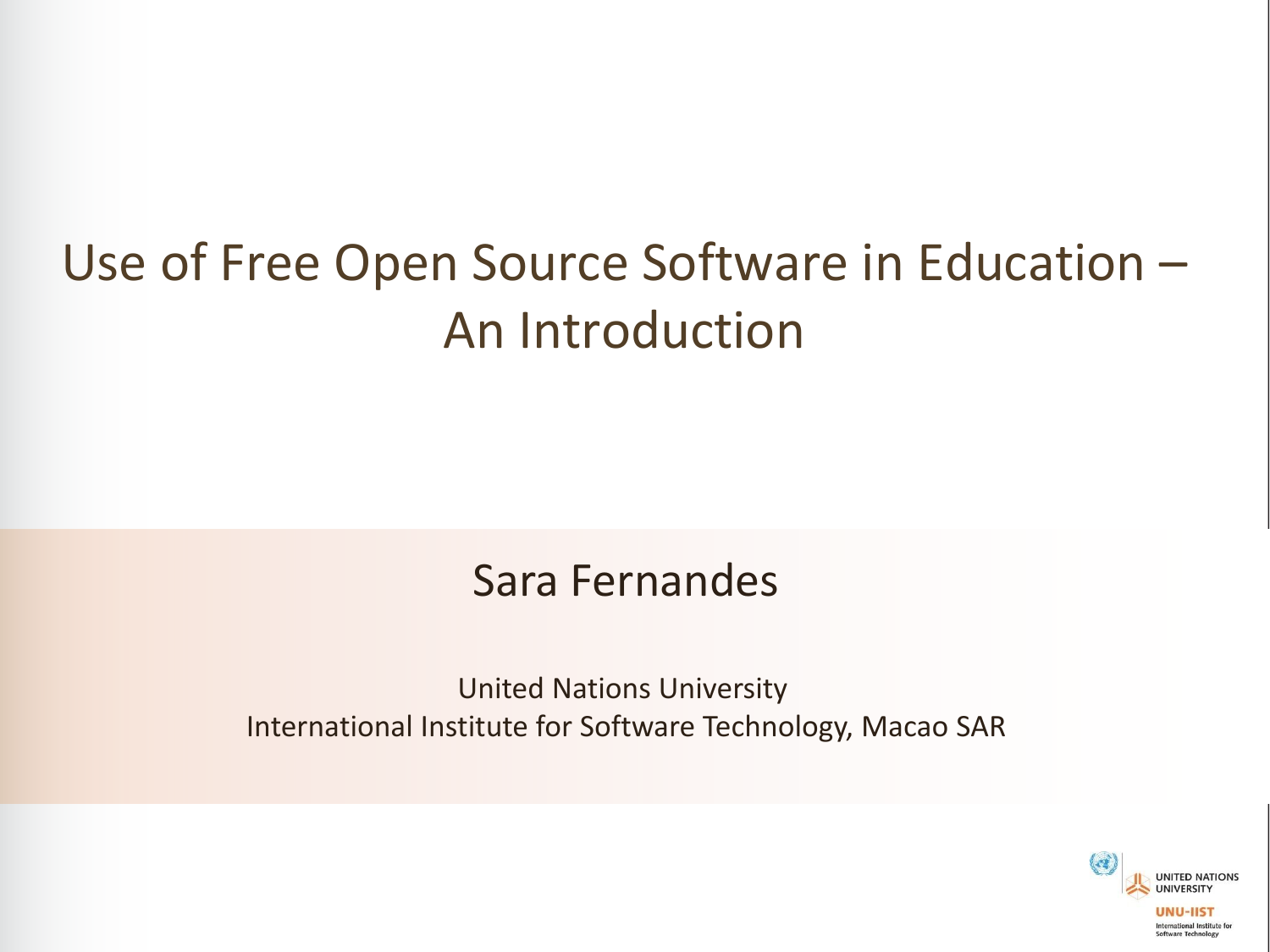#### **Overview**

#### AIM

To present a brief overview of the FOSS concept and quality-related issues, followed by an analysis of the mostly used FOSS Learning Management Systems.

As an illustration, we introduce the plan for a case study developed at the University of Minho, Portugal, where FOSS projects are used to support teaching and learning activities within an Informatics degree.

#### **OVERVIEW**

- 1) Concepts
- 2) Quality in FOSS
- 3) FOSS in Education
- 4) Pilot Project
- 5) Conclusions

Free Open Source Software Conference, Muscat, Sultanate of Oman, 18-19 February 2013 - <2>

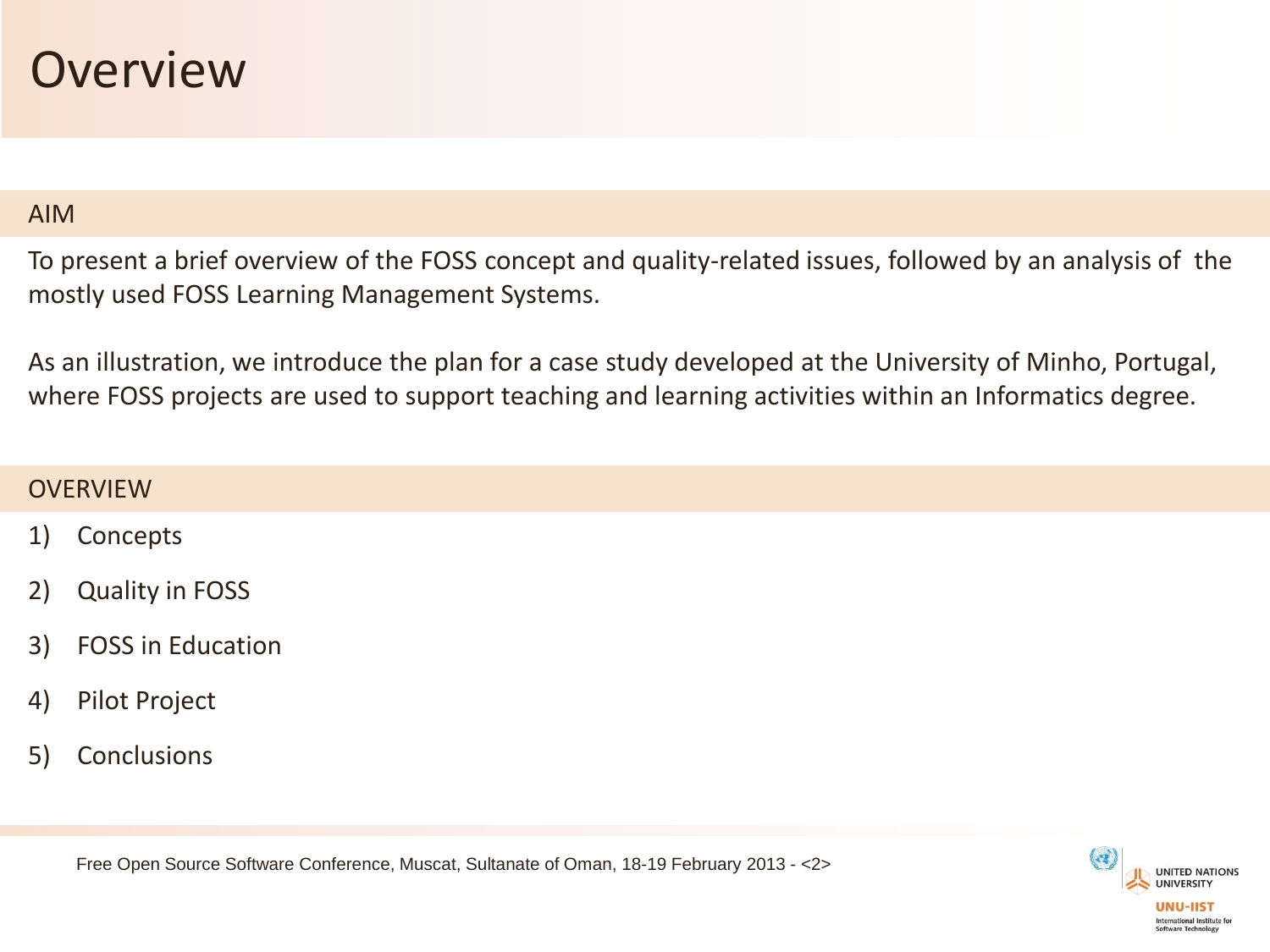## What are the concepts about?



Free Open Source Software Conference, Muscat, Sultanate of Oman, 18-19 February 2013 - <3>

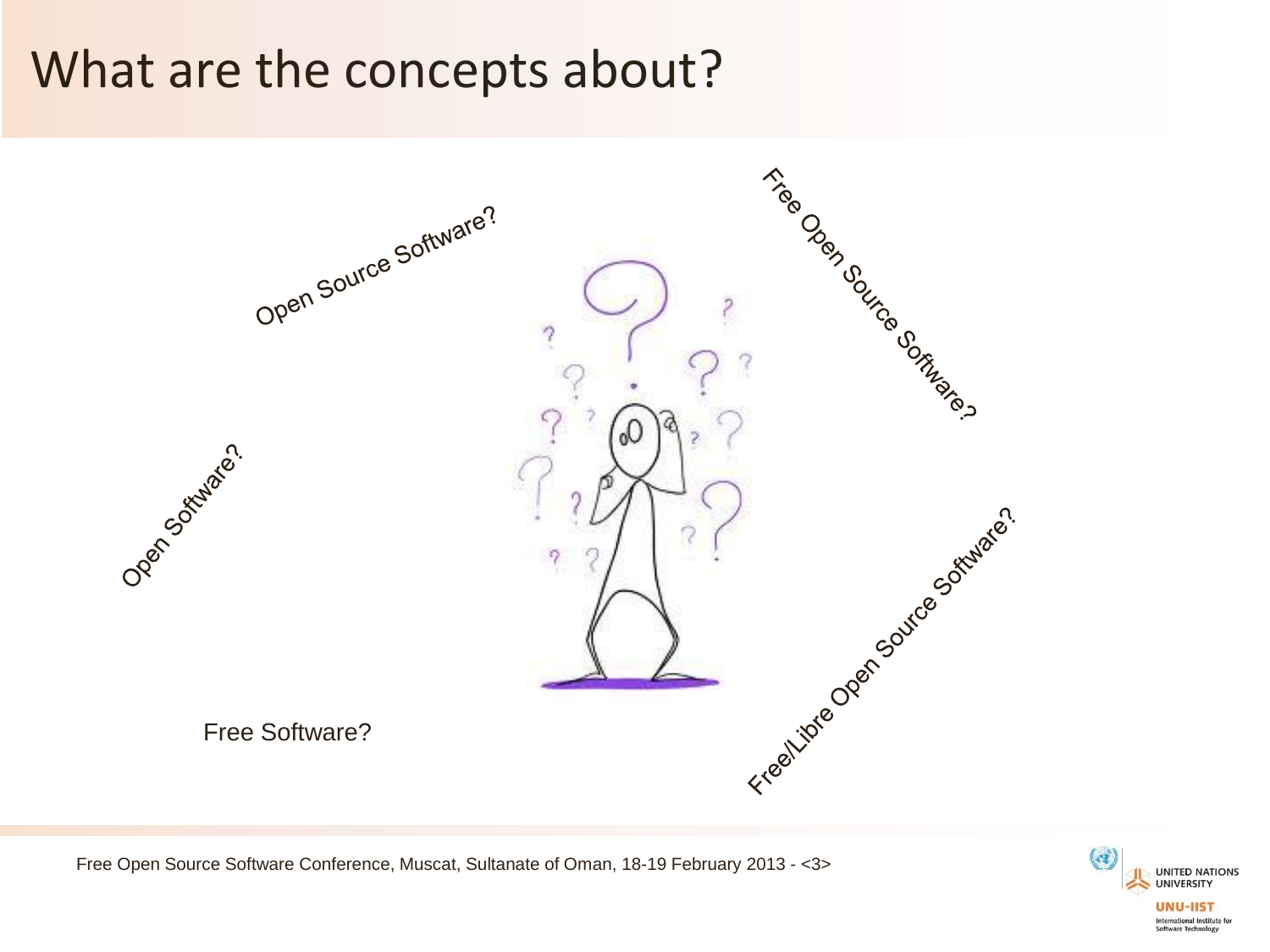## **Concepts**

Depending on the intention of the author…

| Free Software (FS)                           | Software that ensures that end users have freedom in using, studying, sharing<br>and modifying that software.<br>Free does not refer to price, but to freedom - to copy a program and redistribute<br>it; to change a program<br>[name] |
|----------------------------------------------|-----------------------------------------------------------------------------------------------------------------------------------------------------------------------------------------------------------------------------------------|
| <b>Open Source Software</b><br>(OSS)         | Software with its source code made available and licensed with an open source<br>license in which the copyright holders provides the rights to study, change and<br>distribute the software to anyone and for any purpose.              |
| Free and Open Source<br>Software (FOSS)      | Software that is both free software and open source. It is liberally licensed to<br>grant users the right to use, copy, study, change and improve its design through<br>the availability of its source code                             |
| Free / Libre Open Source<br>Software (FLOSS) | Same as FOSS, aimed to avoid taking sides in the debate over whether it was<br>better to say "free software" or to say "open source software".<br>Using "Free/Libre" solves language ambiguity                                          |

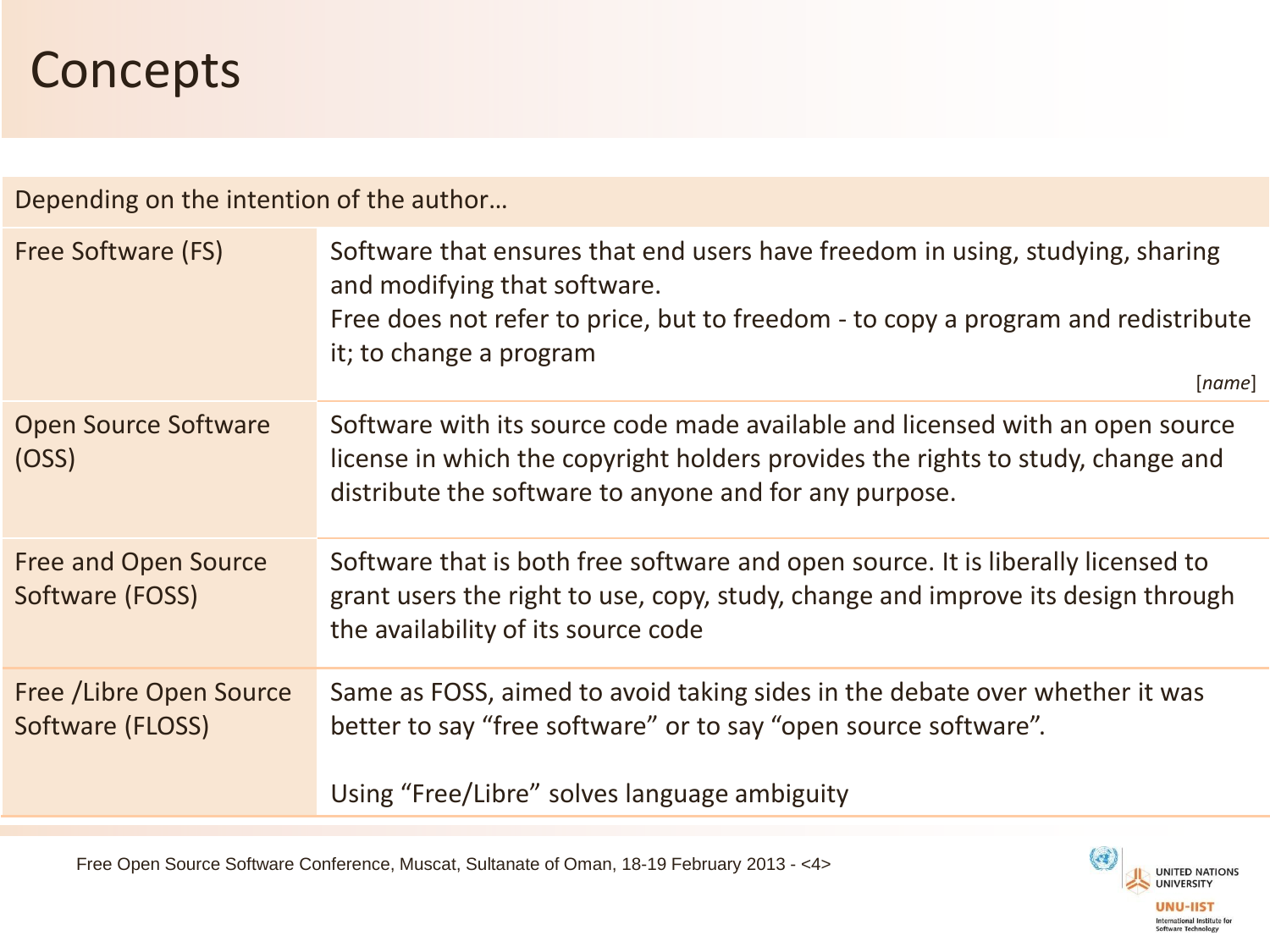## Comparing Concepts

| <b>FS</b>                     | <b>OSS</b>                              |
|-------------------------------|-----------------------------------------|
| Freedom for:                  | Source code available and licensed for: |
| studying                      | studying                                |
| $\bigcirc$                    | $\bigcirc$                              |
| sharing                       | sharing                                 |
| $\bigcirc$                    | $\bigcirc$                              |
| modifying                     | modifying                               |
| $\bigcirc$                    | $\bigcirc$                              |
| using                         | using                                   |
| $\bigcirc$                    | $\bigcirc$                              |
| <b>FOSS</b>                   | <b>FLOSS</b>                            |
| Free software and open source | FOSS $+$ no ambiguity in the term       |

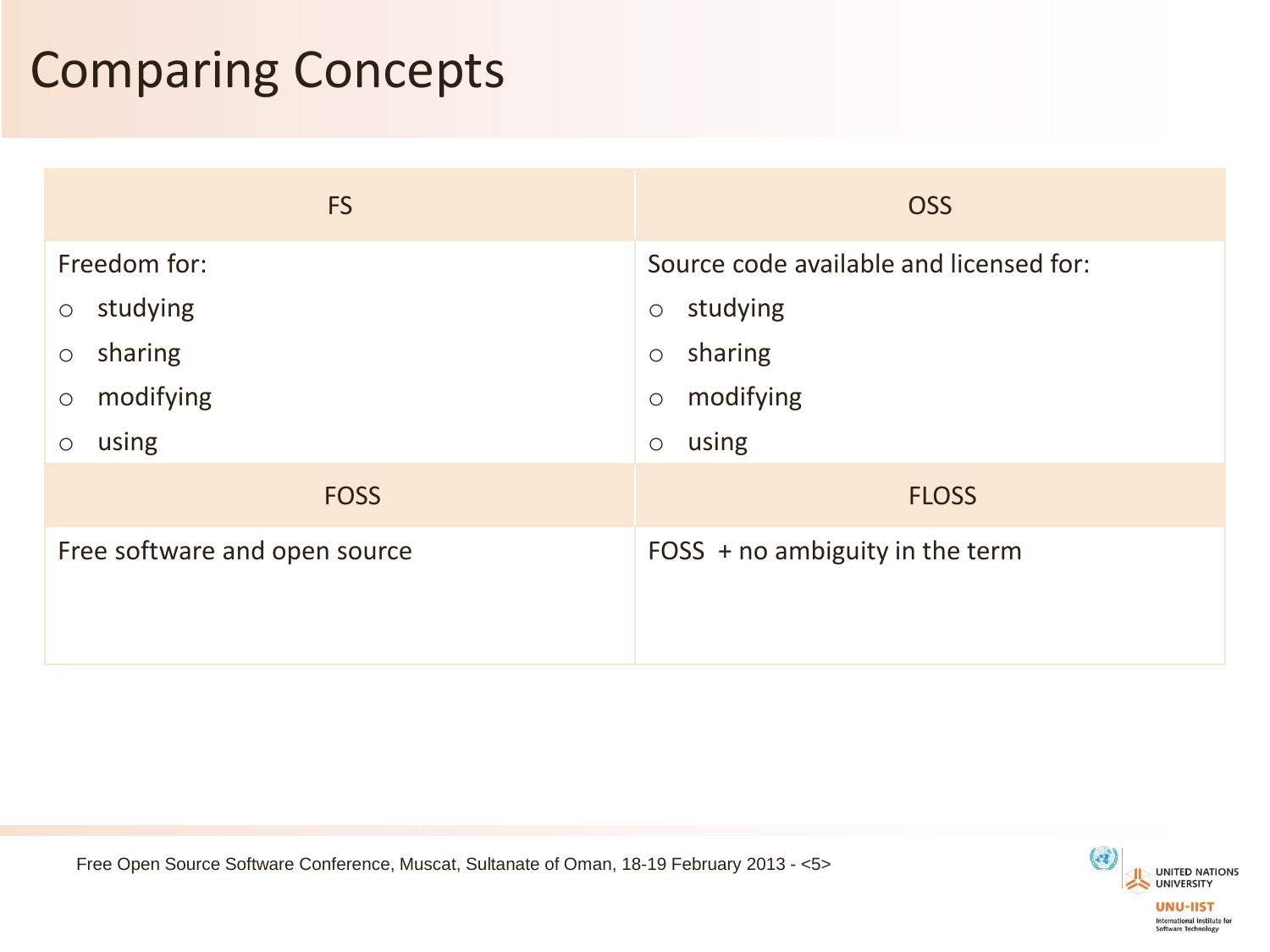# Quality in FOSS

"The Cathedral and the Bazaar" by Eric Raymond

Emphasize the number of contributors



but,…what about quality?

FOSS is perceived as high quality products, but there are some discussions:

| <b>PROS</b>                                                      | <b>CONS</b>                            |
|------------------------------------------------------------------|----------------------------------------|
| Free of costs<br>$\cap$                                          | o New features releases can be delayed |
| Developed by volunteers with different<br>$\circ$<br>backgrounds | o Depend on volunteers                 |
| Updated and with new features                                    |                                        |

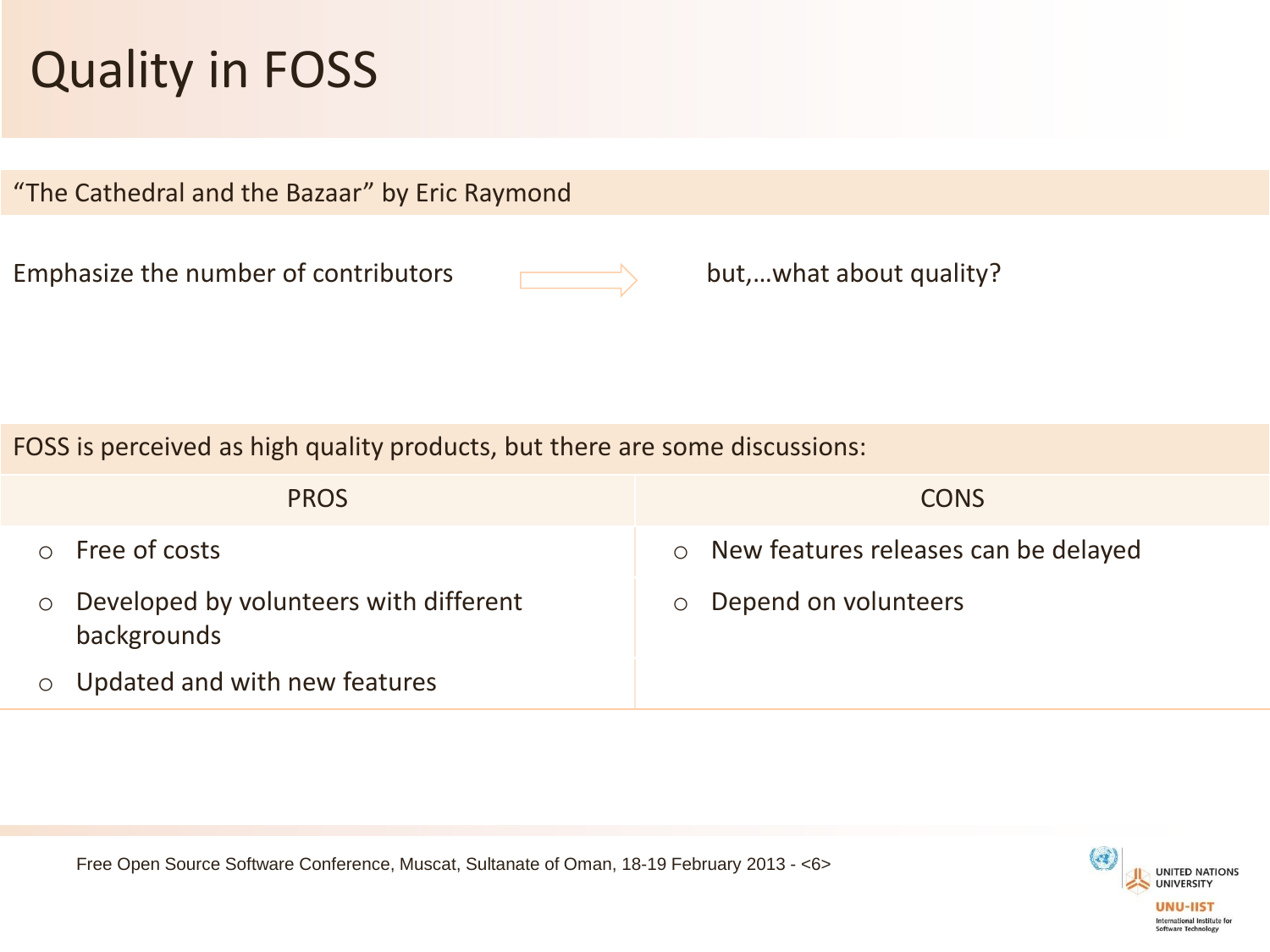#### **Overview**

#### **OVERVIEW**

- 1) Concepts
- 2) Quality in FOSS
- 3) FOSS in Education
- 4) Pilot Project
- 5) Conclusions



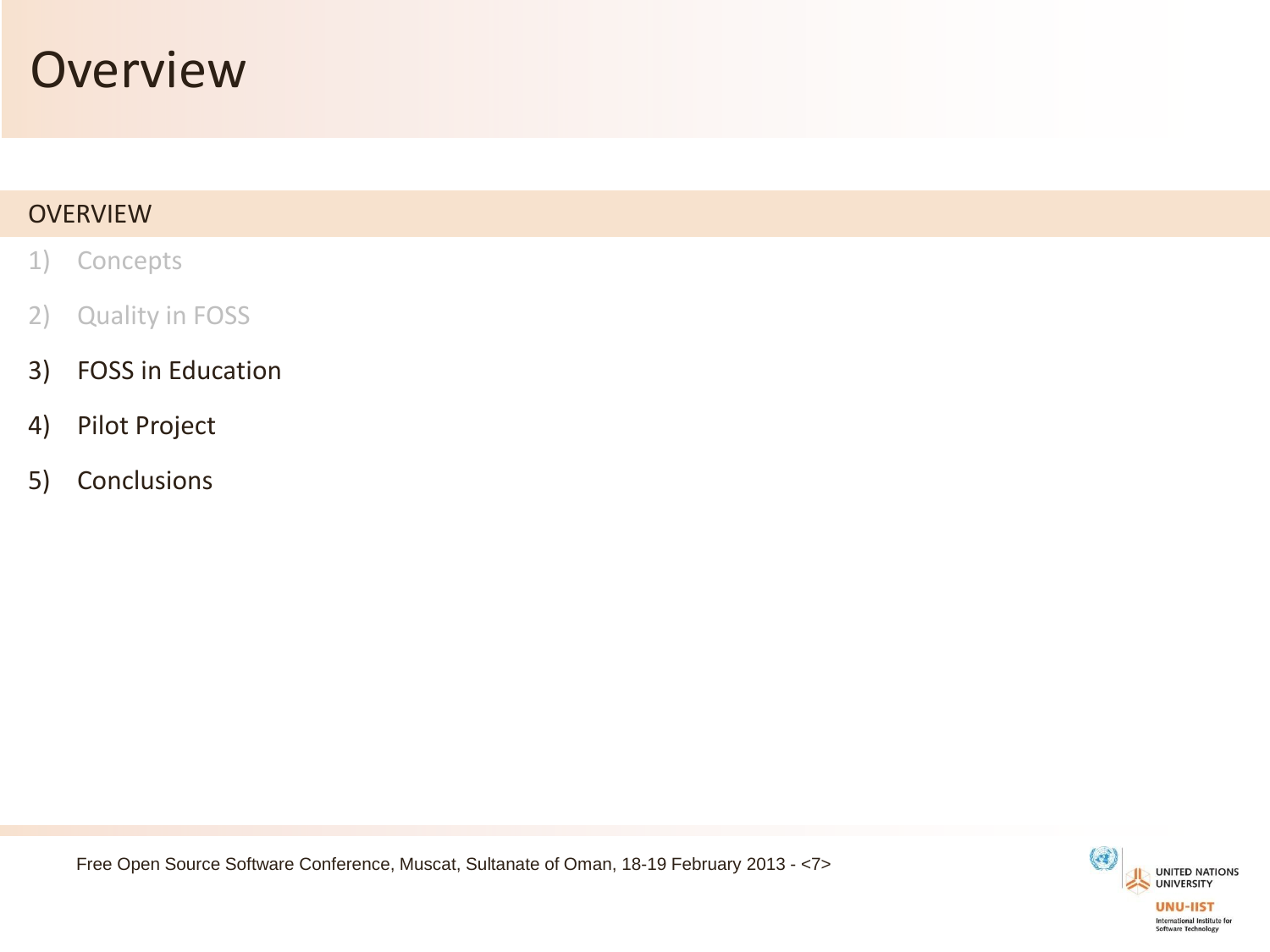# ICT in Education

| Benefits of applying ICTs to socio-<br>economic development:<br>Direct - to benefit populations<br>$\circ$             | <b>POVERTY (MDG1)</b>   | $\circ$<br>$\circ$               | Increasing market access and<br>competitiveness of the poor<br>Improving social inclusion of isolated<br>communities |
|------------------------------------------------------------------------------------------------------------------------|-------------------------|----------------------------------|----------------------------------------------------------------------------------------------------------------------|
| Indirect $-$ to assist<br>$\bigcirc$<br>governments, NGOs, among<br>others, in improving socio-<br>economic conditions | <b>EDUCATION (MDG2)</b> | $\circ$<br>$\circ$               | Increasing access to education through<br>distance learning<br>Enhancing the efficiency of educational<br>policies   |
| [ICT4SD, wikipedia]                                                                                                    | <b>GENDER (MDG3)</b>    | $\circlearrowright$<br>$\bigcap$ | Increasing economic and job<br>opportunities for women<br><b>ICT</b> for women<br>Women as educators                 |

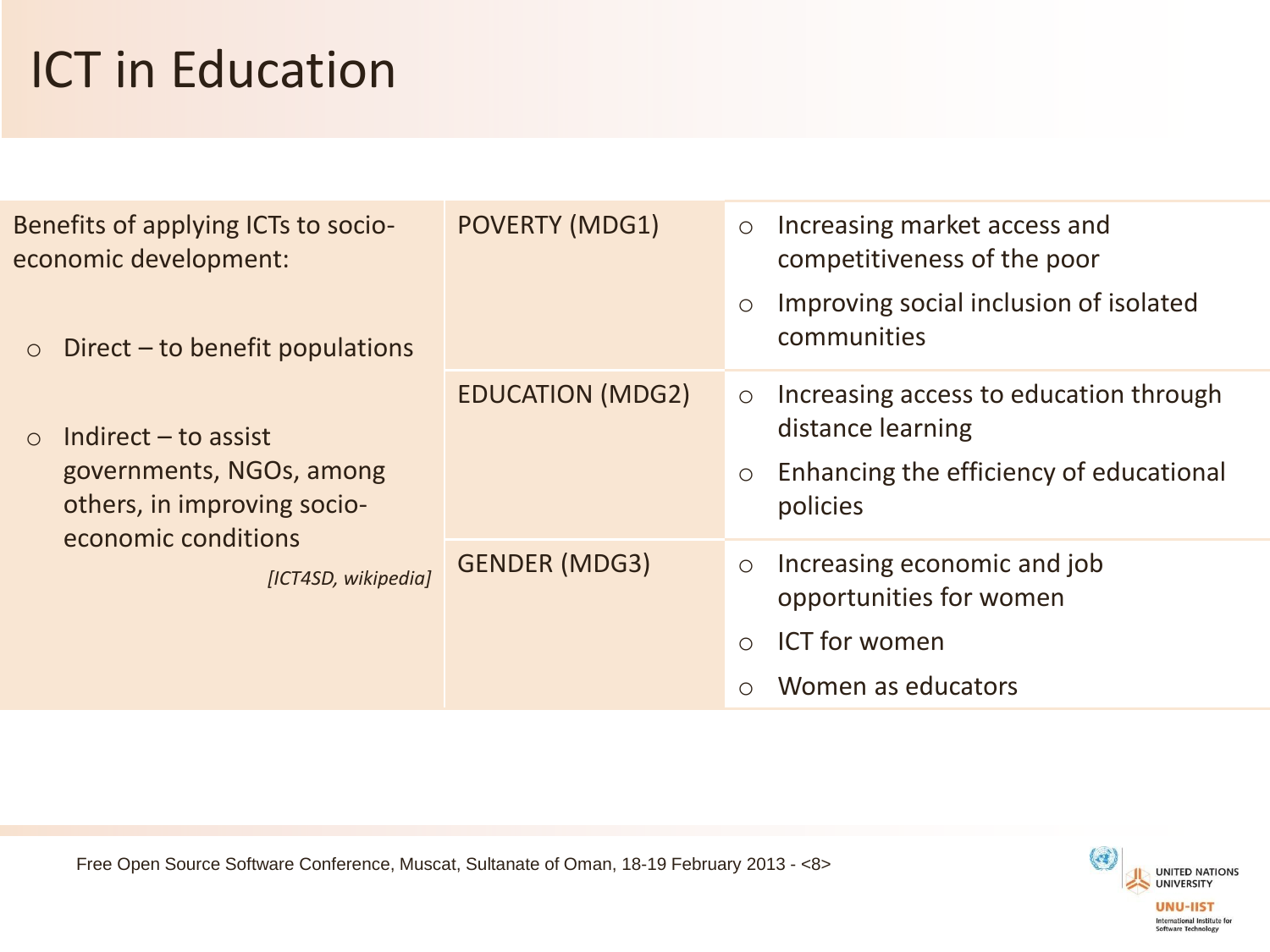# ICT and FOSS in Education



#### SOLUTION APPROACH Applying FOSS in Education

- o Contributing to innovative approaches and cost reductions
- o Allowing institutions to me more independent (pricing and licenses policies)
- o Empowering users with independency to run, copy, distribute, study, change, and improve the software according to their needs

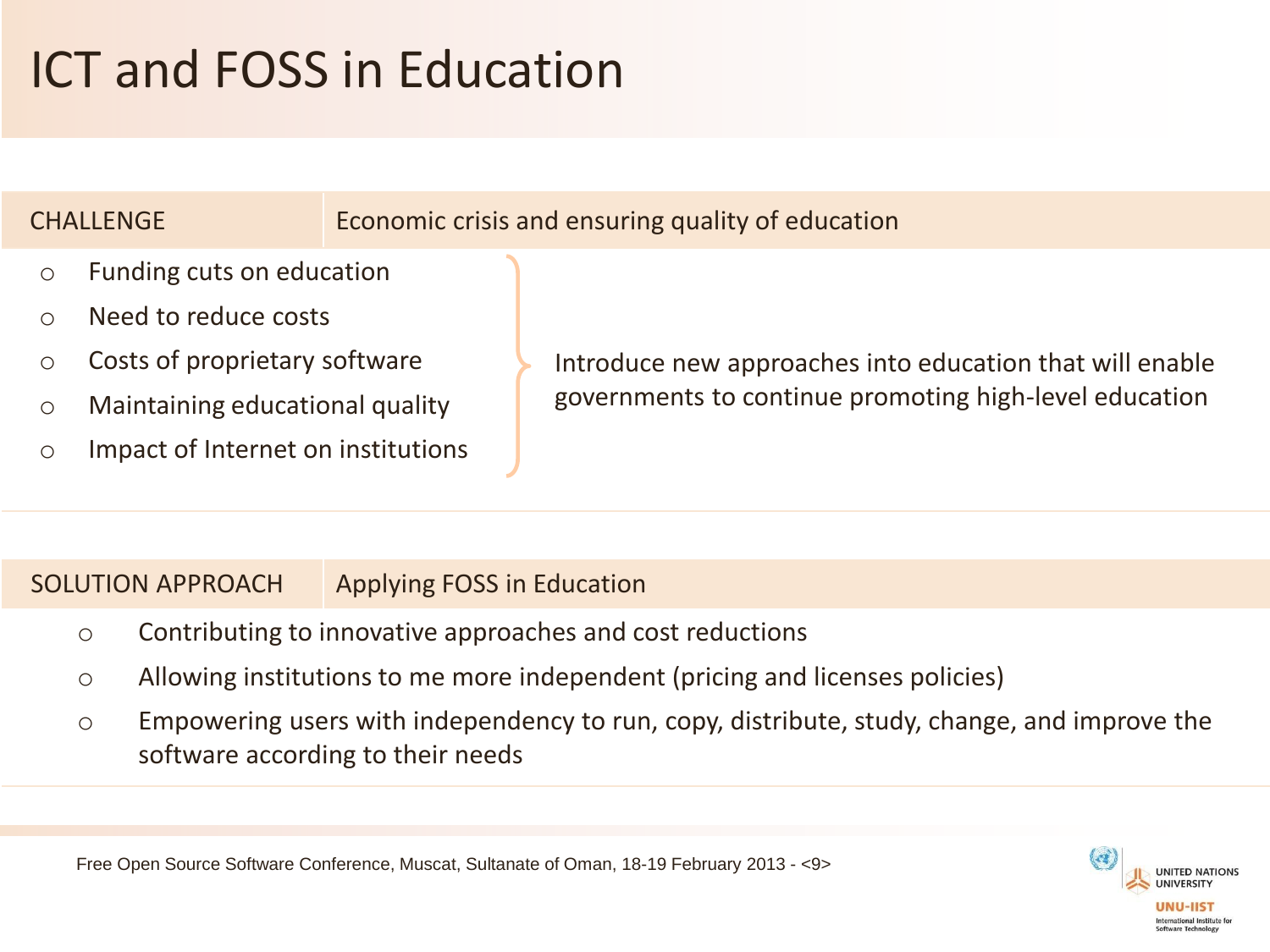# Application Example – FOSS LMS

Learning Management System (LMS)

- o a software system designed to support student learning
- o includes a number of presentations, assessment, communication and management tools

| <b>QUESTION</b> | are FOSS LMS being used? |
|-----------------|--------------------------|
|                 | Which?<br>$\circ$        |
|                 | How?<br>$\circ$          |
|                 | Where?<br>$\circ$        |

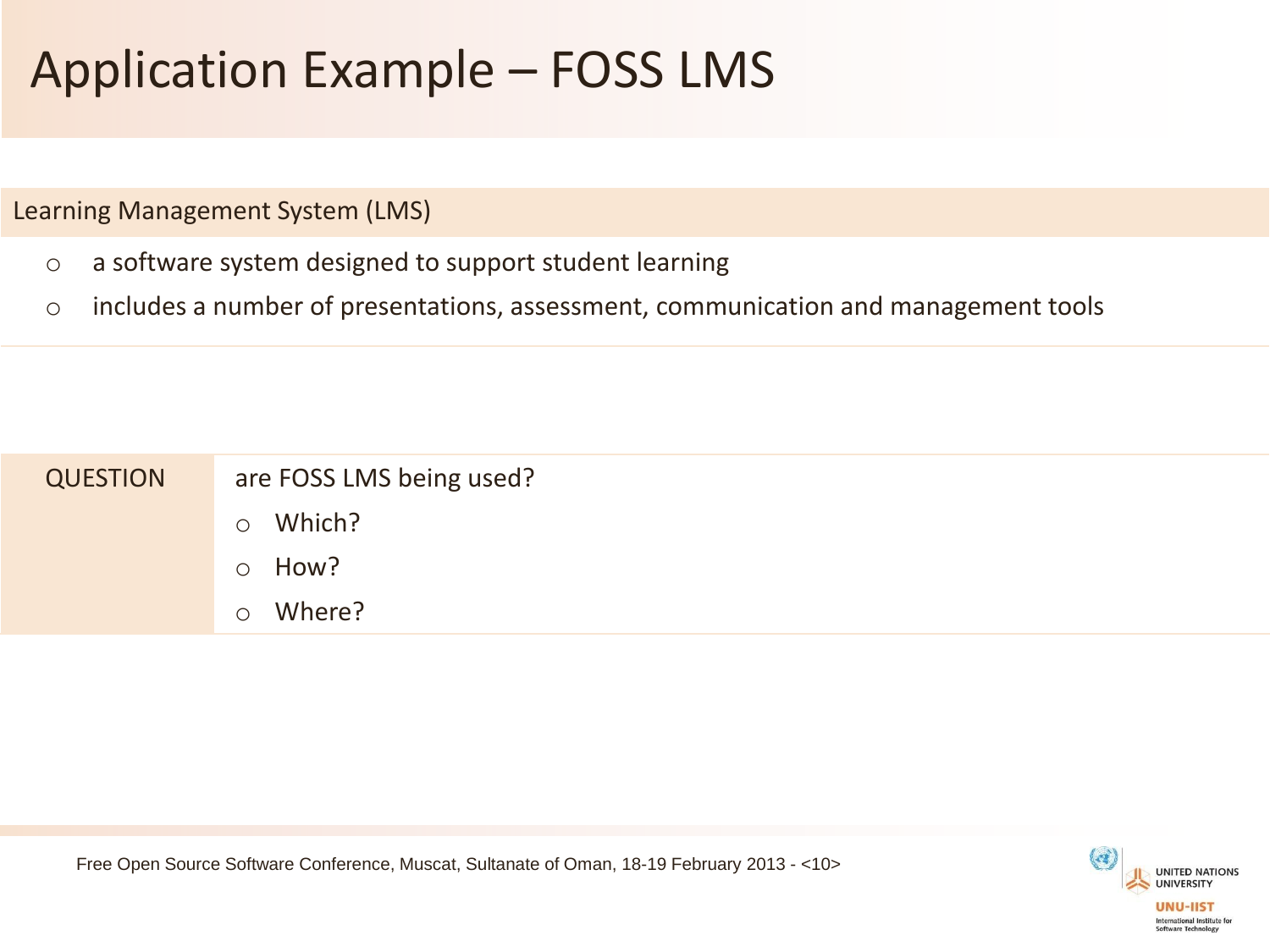#### Assessment Framework



**UNU-IIST** International Institute for Software Technology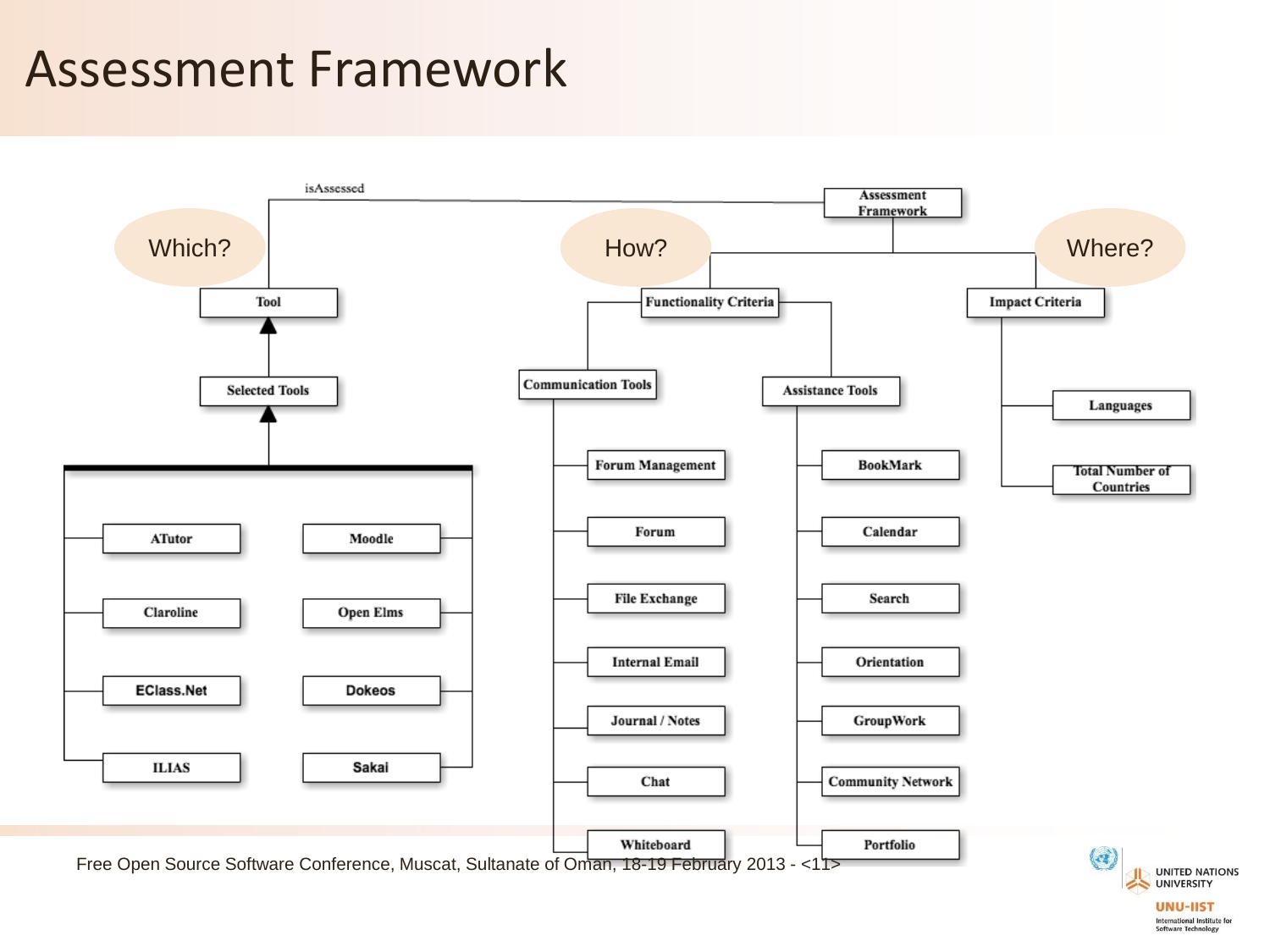# Why – Selecting Tools

| <b>SOURCE:</b>  | Source Forge $-$ a repository of FOSS tools                                                   |  |  |  |  |
|-----------------|-----------------------------------------------------------------------------------------------|--|--|--|--|
| <b>CRITERIA</b> | Keywords – tools including Learning Management System as part of their description<br>$\circ$ |  |  |  |  |
|                 | Weekly downloads – indicates if the project has been recently downloaded<br>$\circ$           |  |  |  |  |
|                 | Statistics using URLSPY – # of downloads, # of pages where is used, # languages,<br>$\circ$   |  |  |  |  |
|                 |                                                                                               |  |  |  |  |

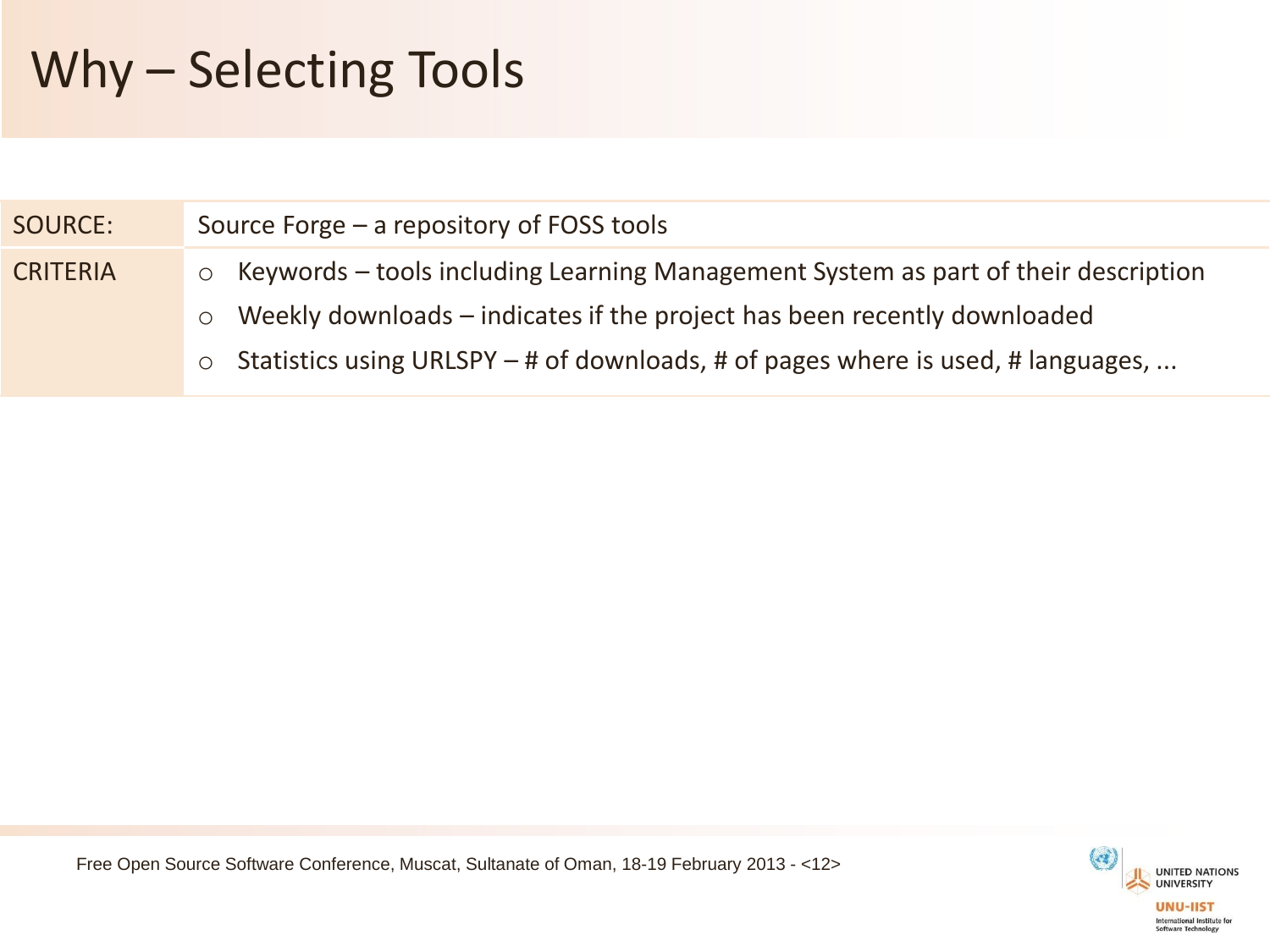# Selecting Tools - Data

| 1) Search in Source Forge                                                                                                                                                                           | 2) Search with LMS as keywords                                                                                                                                                                                                |  |  |
|-----------------------------------------------------------------------------------------------------------------------------------------------------------------------------------------------------|-------------------------------------------------------------------------------------------------------------------------------------------------------------------------------------------------------------------------------|--|--|
| results included +100 of educational Projects                                                                                                                                                       | results included 30 projects                                                                                                                                                                                                  |  |  |
| 3) Search with weekly downloads                                                                                                                                                                     | 4) URLSPY statistics                                                                                                                                                                                                          |  |  |
| results included 11 projects:<br>Moodle<br><b>OpenElms</b><br>$\circ$<br>Eclass.Net<br><b>Dokeos</b><br>$\circ$<br>$\bigcap$<br>Claroline<br>e-Learning Applications Suite<br>$\bigcirc$<br>$\circ$ | total number of years that the tool has been<br>$\circ$<br>available<br>external links – number of websites that refers to<br>$\bigcirc$<br>the tool website<br>number of pages – visited by users within the tool<br>$\circ$ |  |  |
| Docebo reborn<br>Atutor<br>$\circ$<br>$\bigcirc$<br>Sakai<br><b>Brilhaspati</b><br>$\bigcirc$<br>$\bigcirc$<br><b>ILIAS</b>                                                                         | website<br>estimated daily users - number of users visiting<br>$\circ$<br>the tool website                                                                                                                                    |  |  |

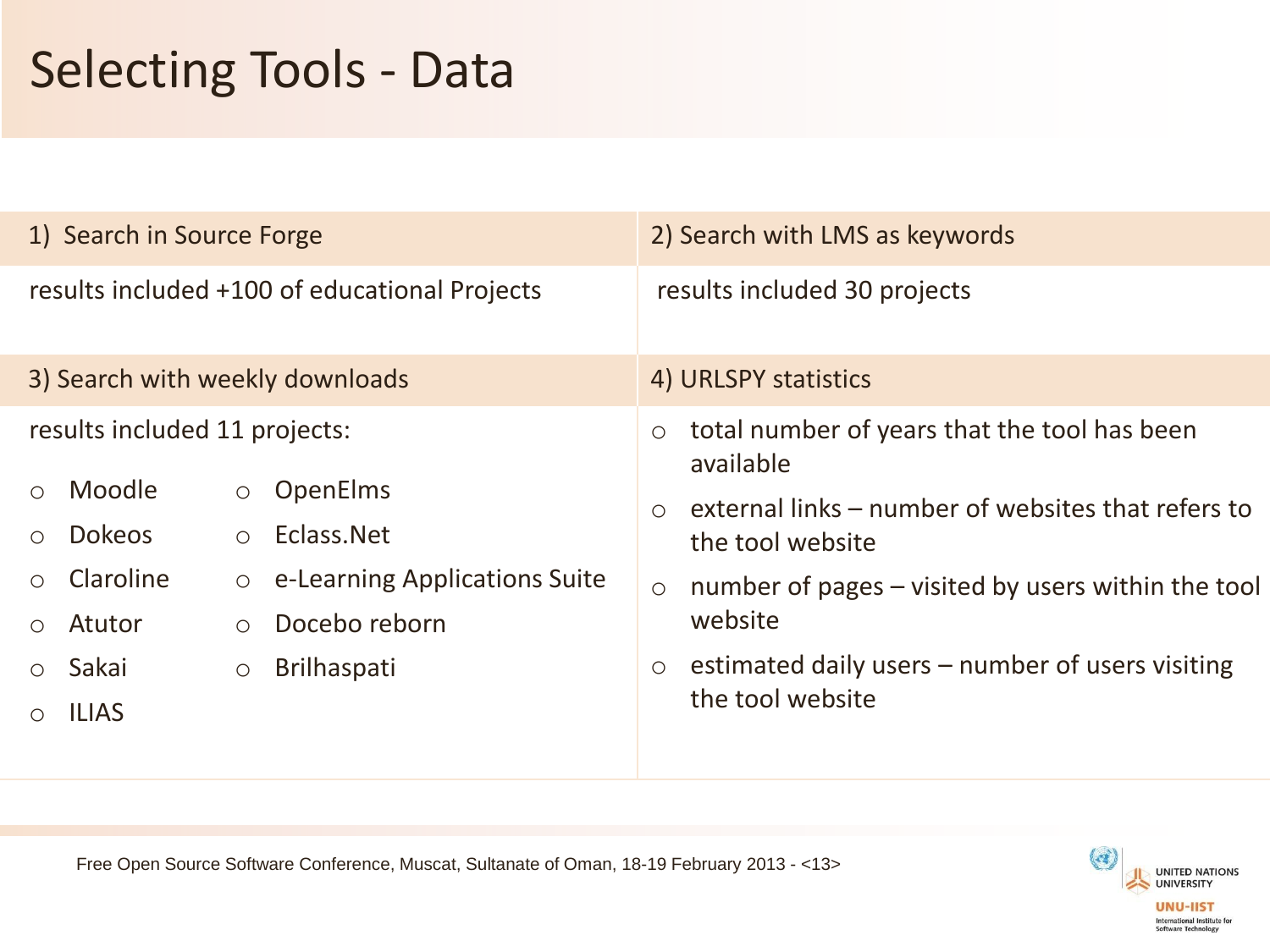## Example URLSPY Statistics Data

|                    | <b>WORLD WIDE</b><br><b>RANK</b> | <b>TOTAL#</b><br><b>YEARS</b> | <b>EXT. LINKS</b> | # PAGES | <b>DAILY</b><br><b>USERS</b> | <b>WEEKLY</b><br><b>DOWNLOAD</b> |
|--------------------|----------------------------------|-------------------------------|-------------------|---------|------------------------------|----------------------------------|
| Moodle             | 5,717                            | <11                           | 37,300            | 28,650  | 71,370                       | 16,796                           |
| <b>Dokeos</b>      | 68,947                           | $\overline{7}$                | 3,221             | 3,345   | 6,388                        | 53                               |
| Claroline          | 110,846                          | $<$ 10                        | 2,829             | 821     | 4,165                        | 597                              |
| <b>ATutor</b>      | 154,563                          | $>11$                         | 2,426             | 345     | 2,948                        | 224                              |
| Sakai              | 206,726                          | $>11$                         | 2,127             | 1,386   | 2,551                        | 3                                |
| <b>ILIAS</b>       | 292,306                          | $<$ 11                        | 813               | 356     | 1,240                        | 428                              |
| Open Elms          | 989,640                          | $\overline{4}$                | 92                | 35      | 398                          | 104                              |
| <b>EClass.Net</b>  | 14,019,198                       | < 9                           | 36                | 6       | 16                           | 25                               |
| e-Lear. App. Suite | n/a                              | >5                            | n/a               | n/a     | n/a                          | 17                               |
| Docebo reborn      | n/a                              | <1                            | n/a               | n/a     | n/a                          | 28                               |
| <b>Brilhaspati</b> | n/a                              | >7                            | n/a               | n/a     | n/a                          | 19                               |

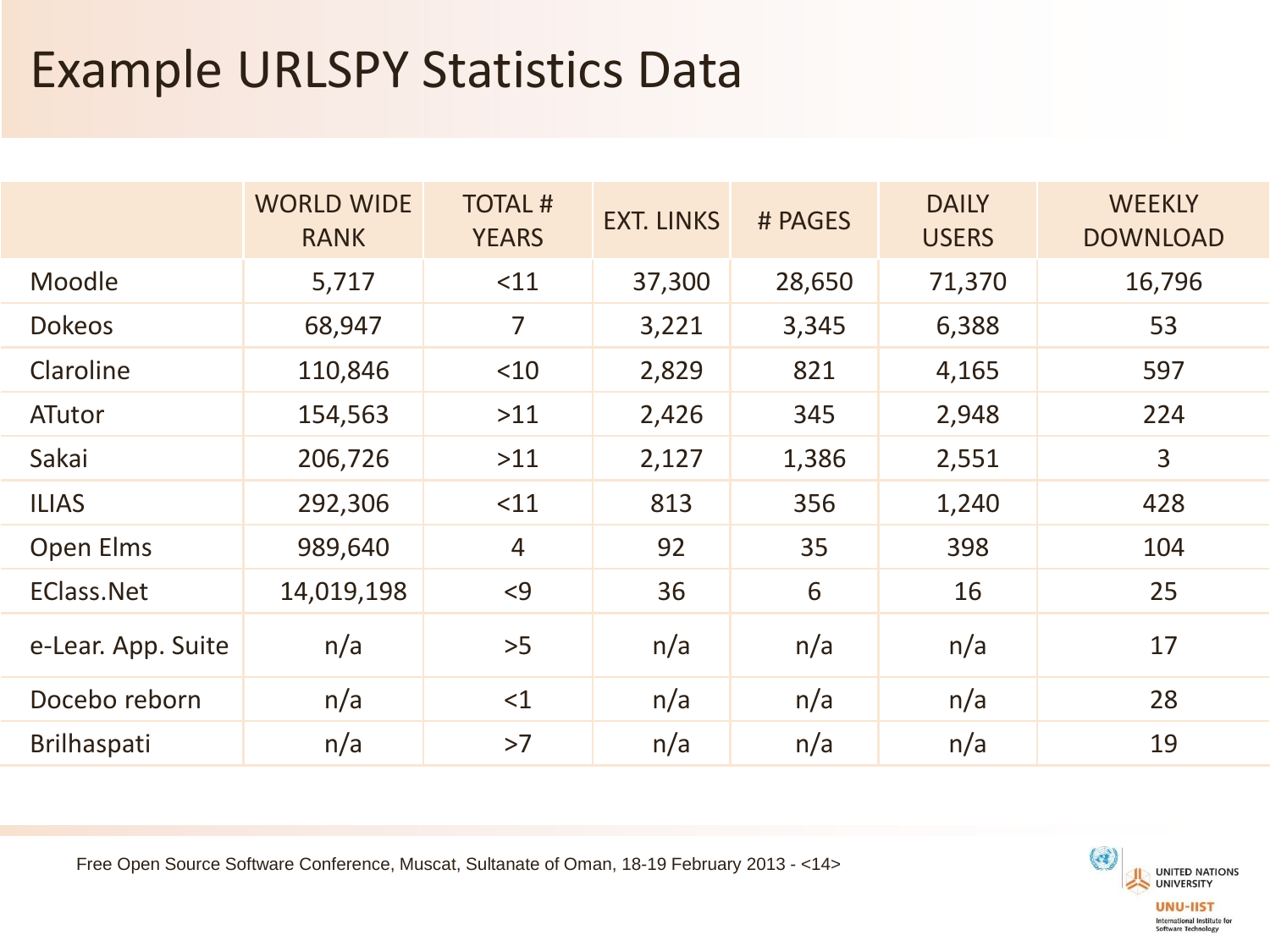# How – Functionality

#### Communication features and assistance features

- $\circ$  Forum students submitting posts in a discussion forum
- o Forum Management teachers creating discussion forums, moderate discussions, etc
- $\circ$  File Exchange users uploading and downloading files
- $\circ$  Email users sending email(s) to an entire class by using a single email alias
- o Online Journal / Notes students creating journal entries
- $\circ$  Whiteboard teachers and students interacting in synchronous mode (virtual classroom)

- $\circ$  Bookmarks organizing content
- $\circ$  Calendar creating events in online course calendar and supporting announcements
- $\circ$  Content Search searching for content
- Orientation  $-$  providing help to users
- $\circ$  Group Work creating groups for discussions, assignments, etc.
- $\circ$  Community network students creating online clubs, interest groups, etc.
- $\circ$  Portfolios collecting users' work

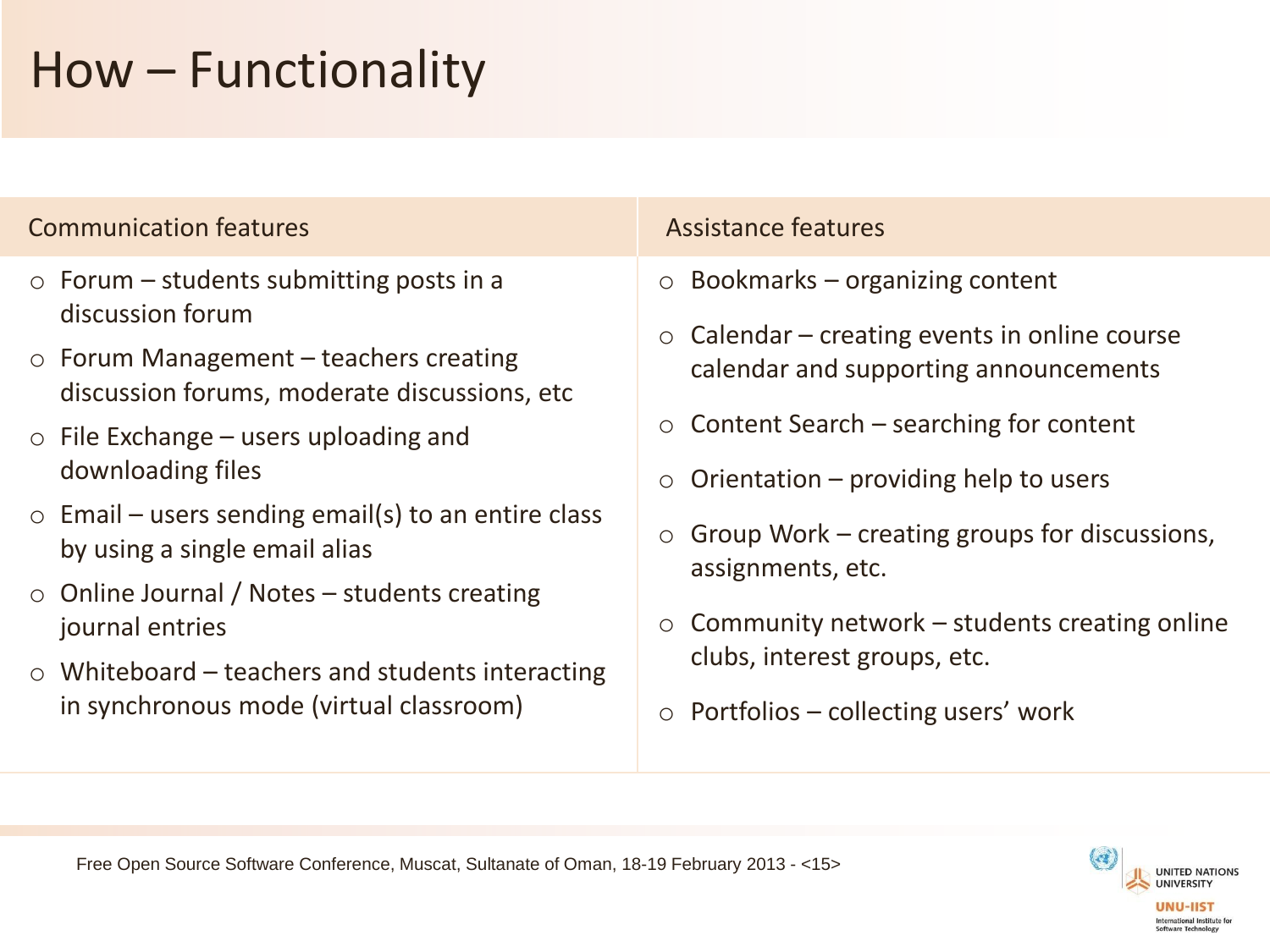## Functionality - Data

| Communication<br><b>Tools</b> | <b>FORUM</b>              | <b>FORUM</b><br>MNGMT.    | <b>FILE</b><br><b>EXCHANG</b><br>E | <b>E-MAIL</b>             | <b>CHAT</b>        | <b>ONLINE</b><br><b>JOURNA</b><br>L | <b>WHITE-</b><br><b>BOARD</b> |
|-------------------------------|---------------------------|---------------------------|------------------------------------|---------------------------|--------------------|-------------------------------------|-------------------------------|
| Moodle                        | $\boldsymbol{\mathsf{X}}$ | $\boldsymbol{X}$          | $\mathsf{X}$                       | $\boldsymbol{\mathsf{X}}$ | $\boldsymbol{X}$   | X                                   | $\mathsf{X}$                  |
| <b>Dokeos</b>                 | X                         | $\boldsymbol{X}$          | X                                  | X                         | X                  | X                                   | X                             |
| Claroline                     | $\boldsymbol{\mathsf{X}}$ | $\boldsymbol{\mathsf{X}}$ | $\mathsf{X}$                       | $\boldsymbol{\mathsf{X}}$ | $\boldsymbol{X}$   | $\mathsf{X}$                        | X                             |
| ATutor                        | X                         | X                         | X                                  | X                         | X                  | X                                   | X                             |
| Sakai                         | X                         | $\boldsymbol{\mathsf{X}}$ | $\mathsf{X}$                       | X                         | $\mathsf{X}$       | $\mathsf{X}$                        | X                             |
| <b>ILIAS</b>                  | $\boldsymbol{\mathsf{X}}$ | $\boldsymbol{\mathsf{X}}$ | $\boldsymbol{\mathsf{X}}$          | X                         | $\pmb{\mathsf{X}}$ | X                                   | X                             |
| Open Elms                     | n/a                       | n/a                       | X                                  | $\boldsymbol{\mathsf{X}}$ | $\mathsf{X}$       | X                                   | n/a                           |
| <b>EClass.Net</b>             | n/a                       | n/a                       | n/a                                | n/a                       | n/a                | n/a                                 | n/a                           |

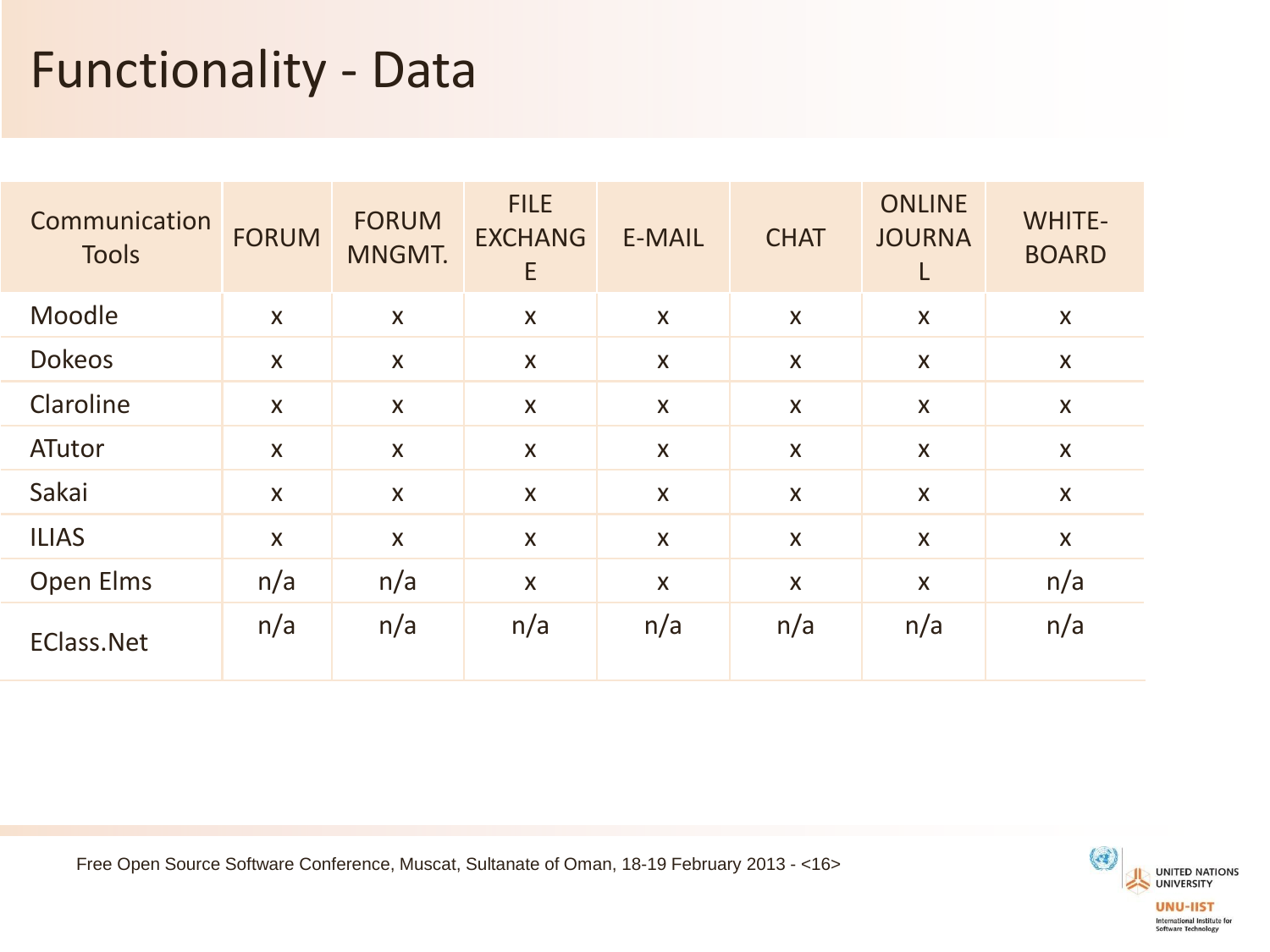## Functionality - Data

| Assistance<br><b>Tools</b> | <b>Bookmarks</b>          | Calendar     | Search                    | Orientation      | Group<br><b>Work</b>      | Com.<br><b>Network</b>    | Portfolios         |
|----------------------------|---------------------------|--------------|---------------------------|------------------|---------------------------|---------------------------|--------------------|
| Moodle                     | n/a                       | $\mathsf{X}$ | $\mathsf{X}$              | $\boldsymbol{X}$ | $\pmb{\mathsf{X}}$        | $\boldsymbol{\mathsf{X}}$ | n/a                |
| <b>Dokeos</b>              | $\pmb{\times}$            | $\mathsf{X}$ | $\boldsymbol{\mathsf{X}}$ | n/a              | $\boldsymbol{\mathsf{X}}$ | $\boldsymbol{\mathsf{X}}$ | $\pmb{\mathsf{X}}$ |
| Claroline                  | $\boldsymbol{\mathsf{X}}$ | $\mathsf{X}$ | $\boldsymbol{\mathsf{X}}$ | n/a              | $\pmb{\times}$            | n/a                       | n/a                |
| ATutor                     | $\mathsf{X}$              | $\mathsf{X}$ | $\mathsf{X}$              | $\mathsf{X}$     | $\mathsf{X}$              | $\mathsf{X}$              | $\mathsf{X}$       |
| Sakai                      | $\mathsf{X}$              | X            | X                         | $\boldsymbol{X}$ | $\boldsymbol{X}$          | $\boldsymbol{X}$          | $\mathsf{X}$       |
| <b>ILIAS</b>               | $\mathsf{X}$              | $\mathsf{X}$ | $\mathsf{X}$              | $\mathsf{X}$     | $\boldsymbol{X}$          | $\boldsymbol{\mathsf{X}}$ | n/a                |
| Open Elms                  | $\mathsf{X}$              | $\mathsf{X}$ | X                         | $\mathsf{X}$     | $\mathsf{X}$              | $\mathsf{X}$              | $\mathsf{X}$       |
| <b>EClass.Net</b>          | $\boldsymbol{\mathsf{X}}$ | n/a          | n/a                       | n/a              | n/a                       | n/a                       | n/a                |

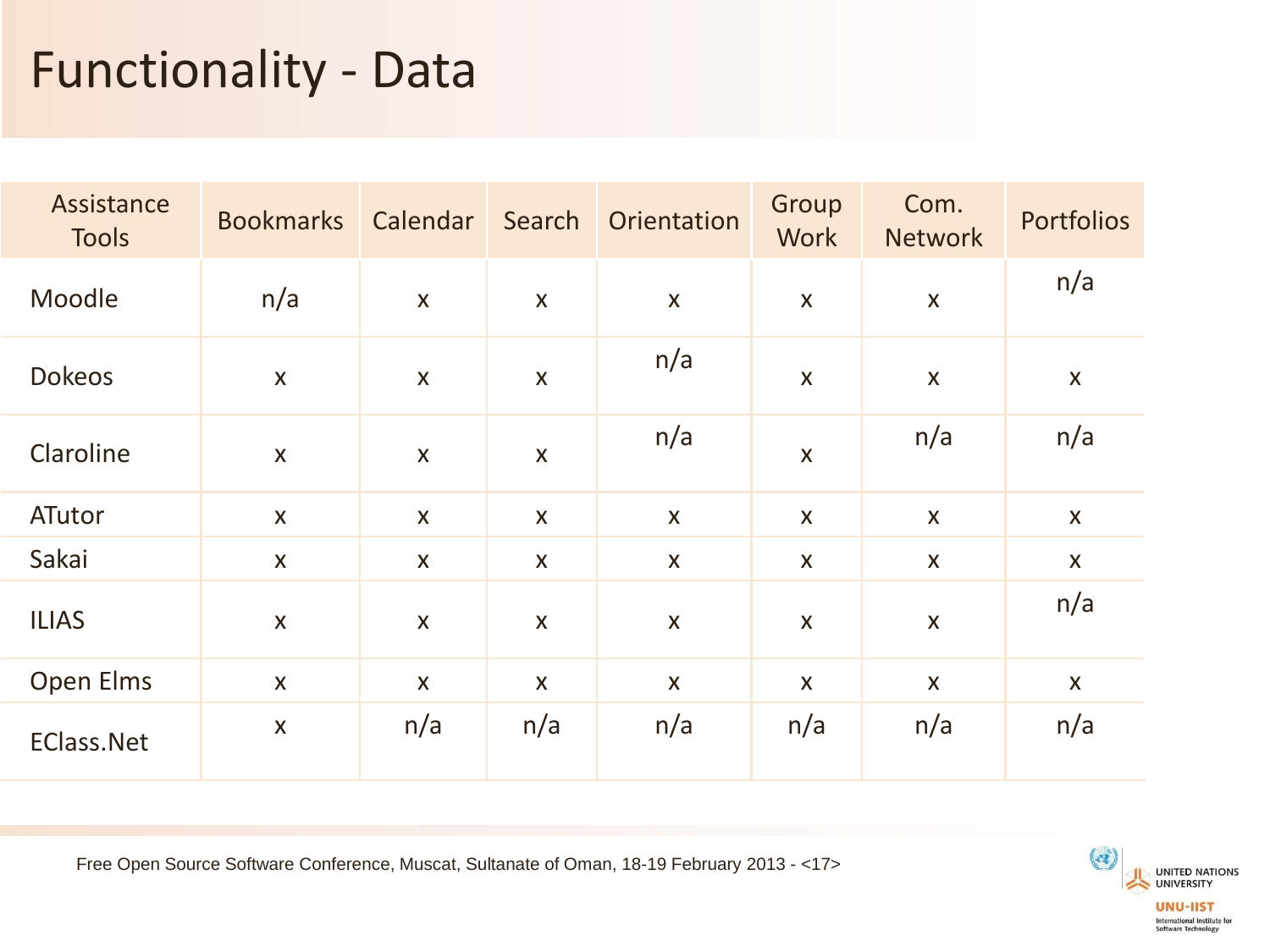| Criteria                                                   | Justification                                                                                                                                                  |
|------------------------------------------------------------|----------------------------------------------------------------------------------------------------------------------------------------------------------------|
| $\circ$ Number of languages<br>o Total number of countries | Relevant for the analysis of the concepts of Learning 2.0 and social<br>learning, since with these parameters we can determine the range of a<br>certain tool. |

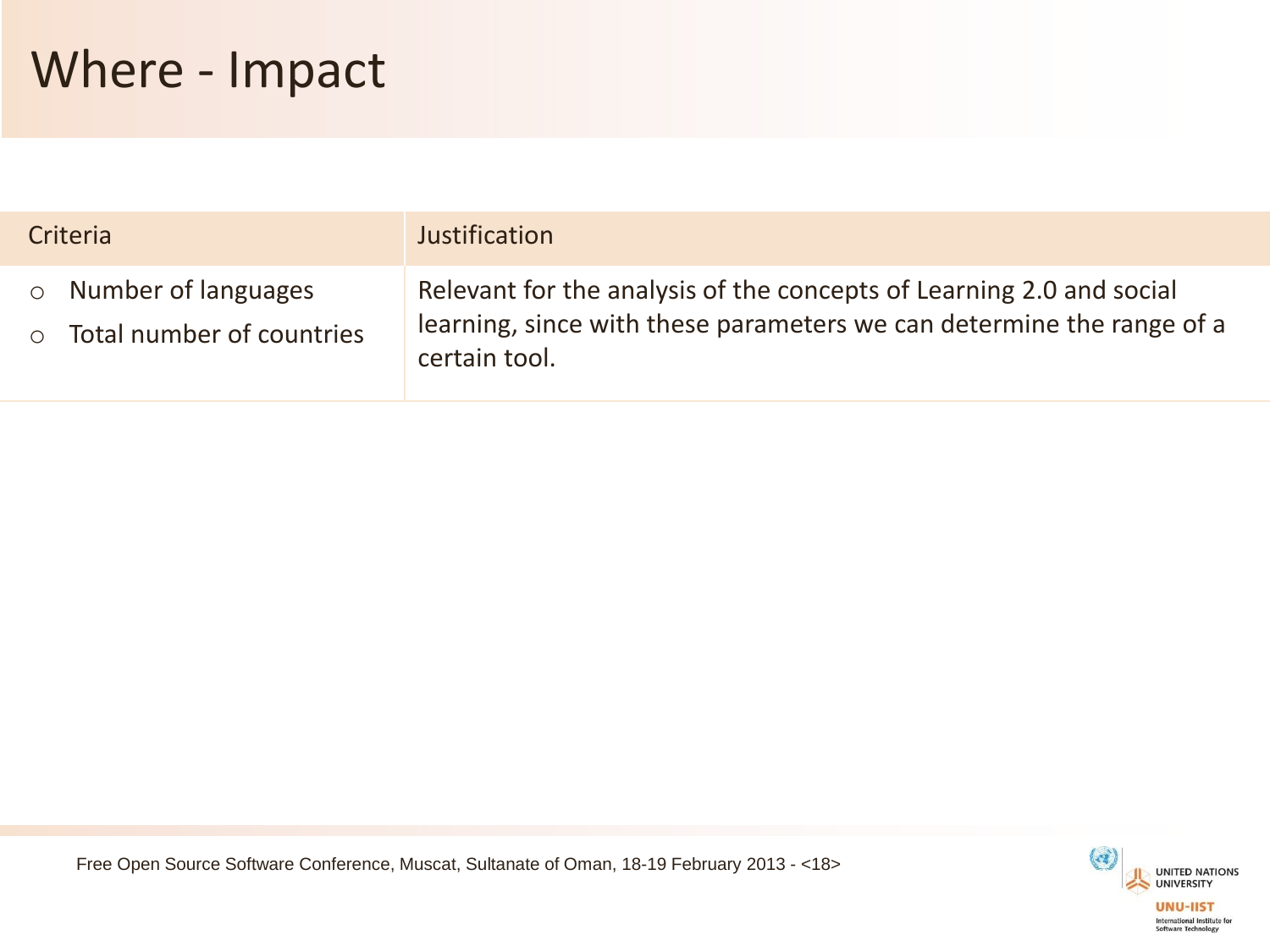#### Impact - Data

|               | <b>LANGUAGES</b> | #<br><b>COUNTRIES</b> |
|---------------|------------------|-----------------------|
| Moodle        | 78               | 216                   |
| <b>Dokeos</b> | 20               | 60                    |
| Claroline     | 35               | 71                    |
| ATutor        | 20               | 58                    |
| Sakai         | 12               | 17                    |
| <b>ILIAS</b>  | 26               | 53                    |
| Open Elms     | 1                | 156                   |

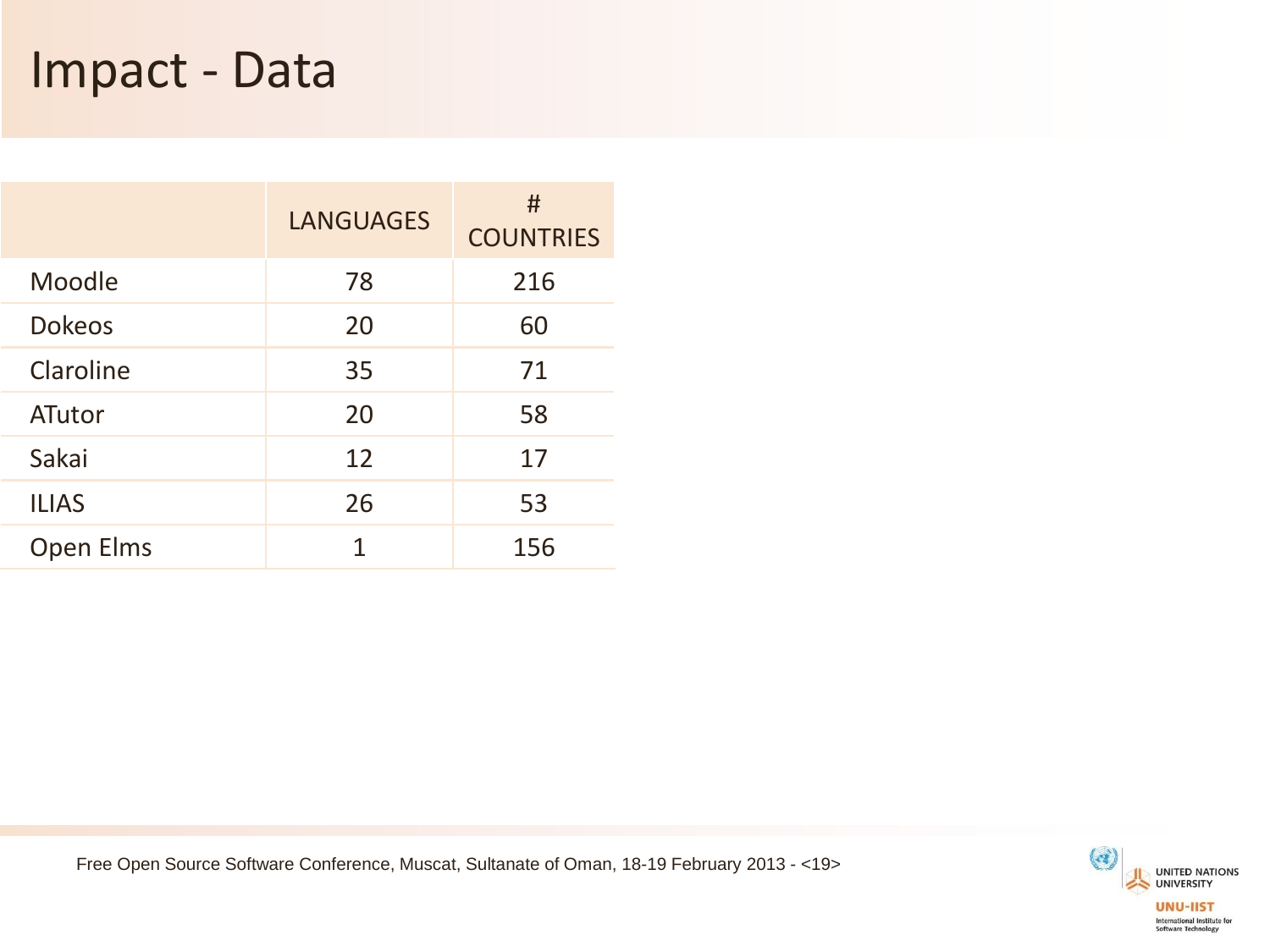#### **Overview**

#### **OVERVIEW**

- 1) Concepts
- 2) Quality in FOSS
- 3) FOSS in Education
- 4) Pilot Project
- 5) Conclusions



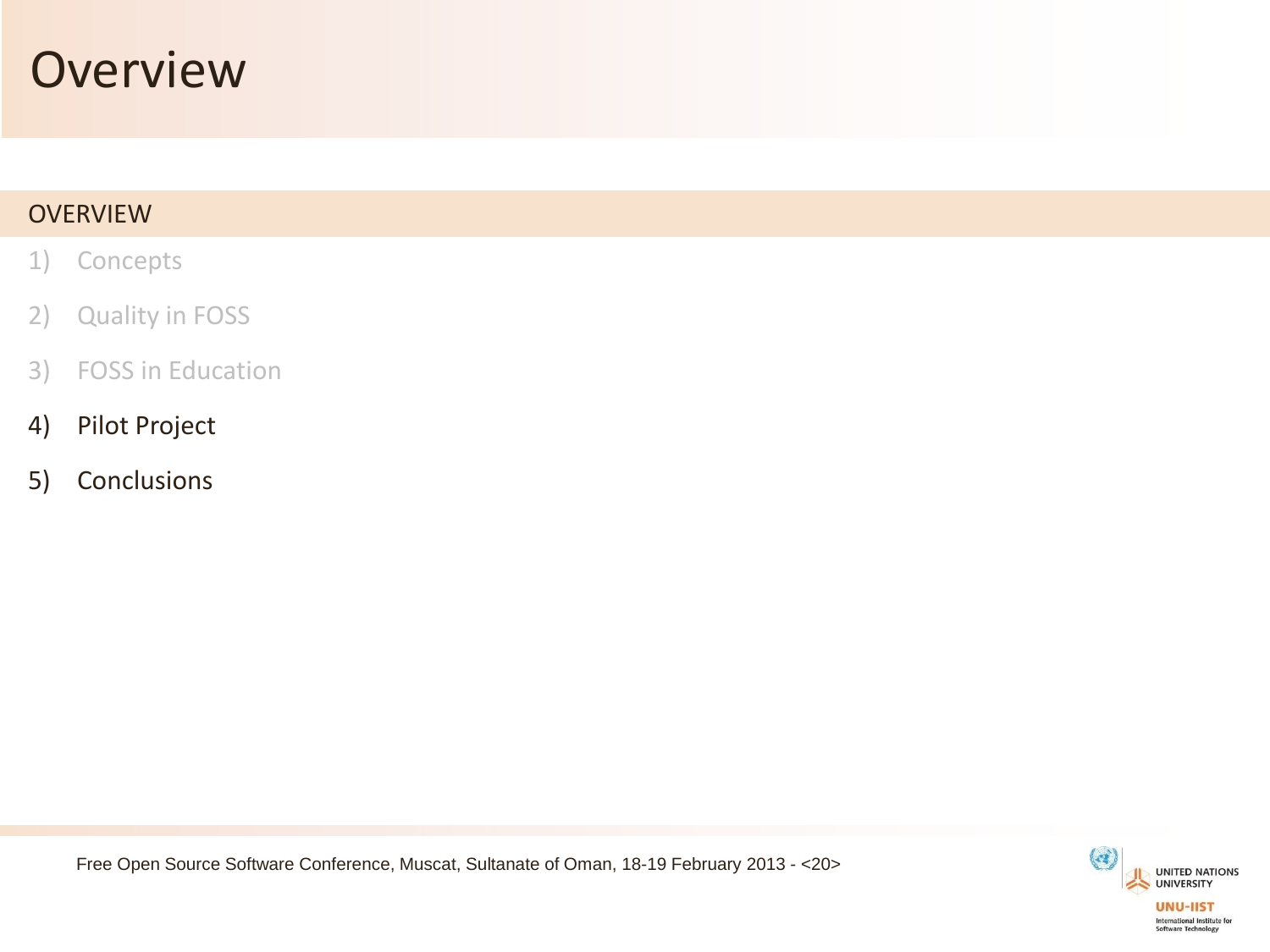

#### Minho University

Teaching Software Engineering in a MSc Program on Informatics Teaching (Spring Sem. 2013)

- o Students participate in real FOSS projects
- o Playing the roles of:
	- o Analyst Requirement document
	- o Programmer Coding
	- o Tester Bug report



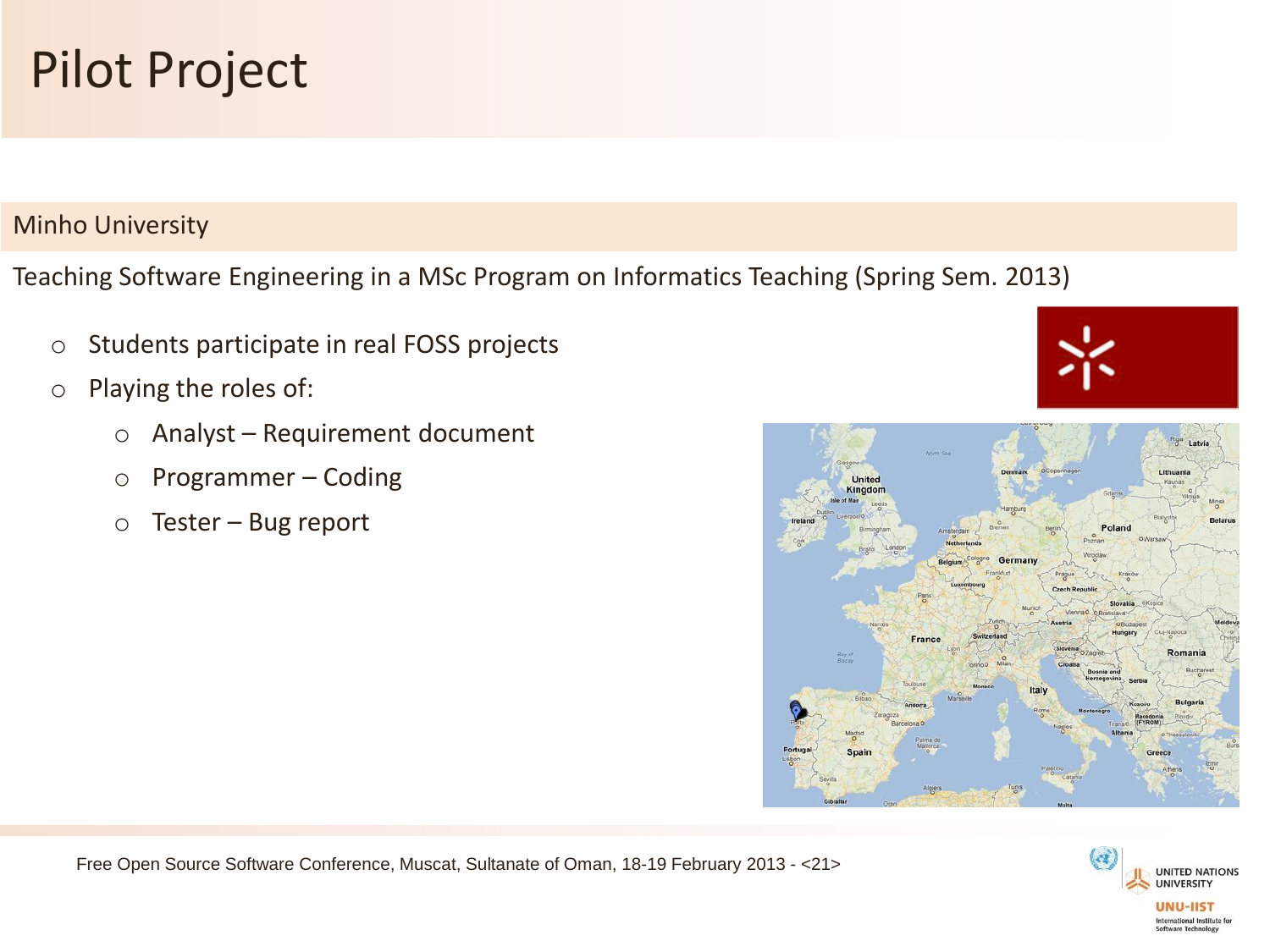# Pilot Project Assessment

#### Parameters

- o Effective participation in real-world FLOSS projects and interaction with the community
- o Development of new technical skills in software development, programming and code documentation
- $\circ$  Development of soft skills relevant to the practice of software collaborative development  $-i.e.$ communication, initiative, synthesis, etc.
- o Development of a reflexive attitude with respect to one's own practice.

| Criteria                                                                            | <b>Tools</b>                                                                                                                                                                                                                                                                                                                     |
|-------------------------------------------------------------------------------------|----------------------------------------------------------------------------------------------------------------------------------------------------------------------------------------------------------------------------------------------------------------------------------------------------------------------------------|
| Each student's personal development with<br>respect to each of the above parameters | Individual project diary - daily-based interaction<br>$\circ$<br>recording achievements, progress and difficulties<br>Contributions to the relevant FLOSS community -<br>$\circ$<br>code, documentation, messages, tests,<br>Final individual and group reports<br>$\circ$<br>Final group presentation and discussion<br>$\circ$ |

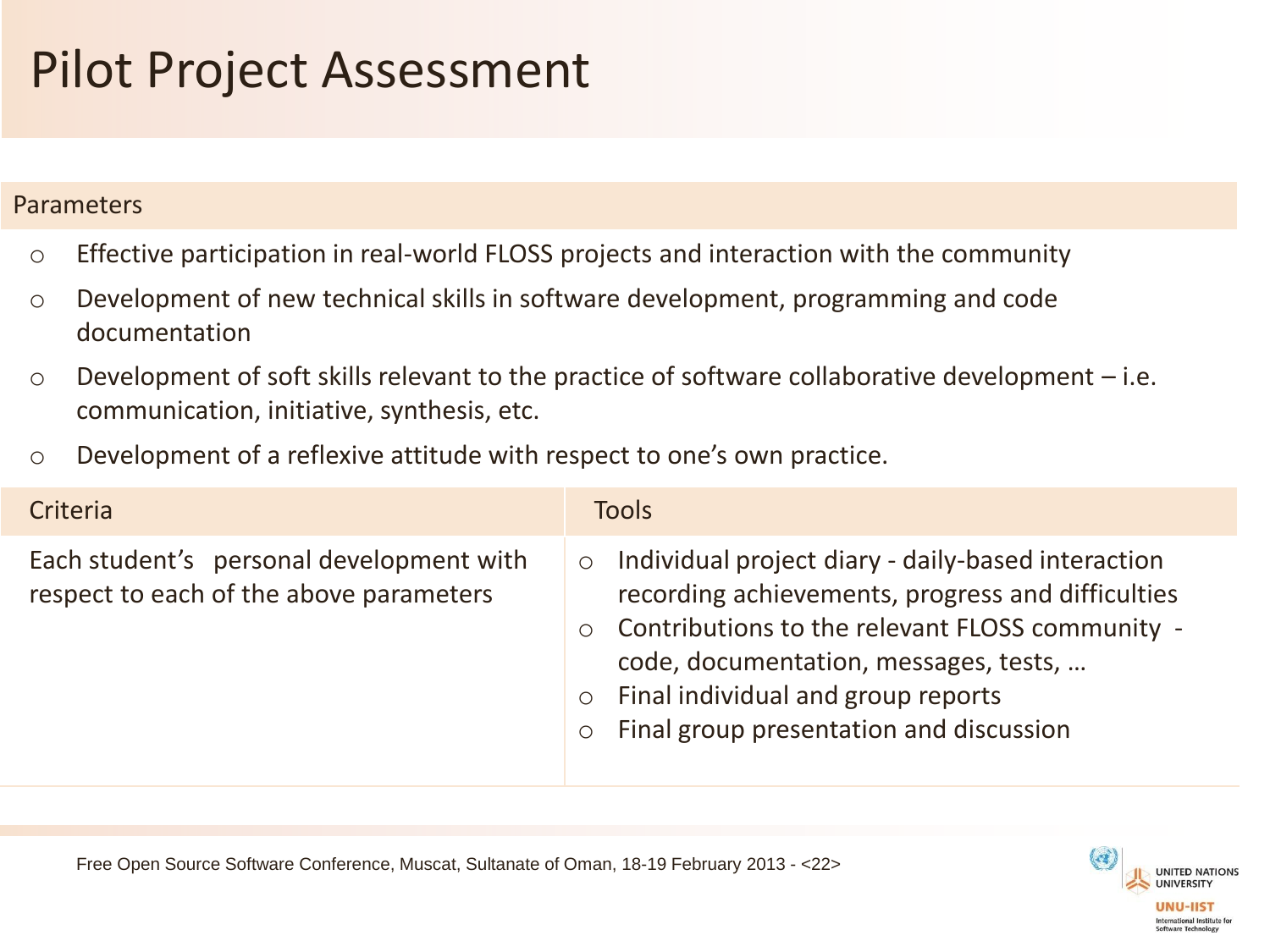## **Conclusions**

- o Reform in education is needed and ICT can play a major role
- o FOSS can be regarded as a tool providing innovative approaches to formal education
- o FOSS LMS are tools widely used
- o A proposed approach is to include FOSS in normal curricula in higher education





Free Open Source Software Conference, Muscat, Sultanate of Oman, 18-19 February 2013 - <23>